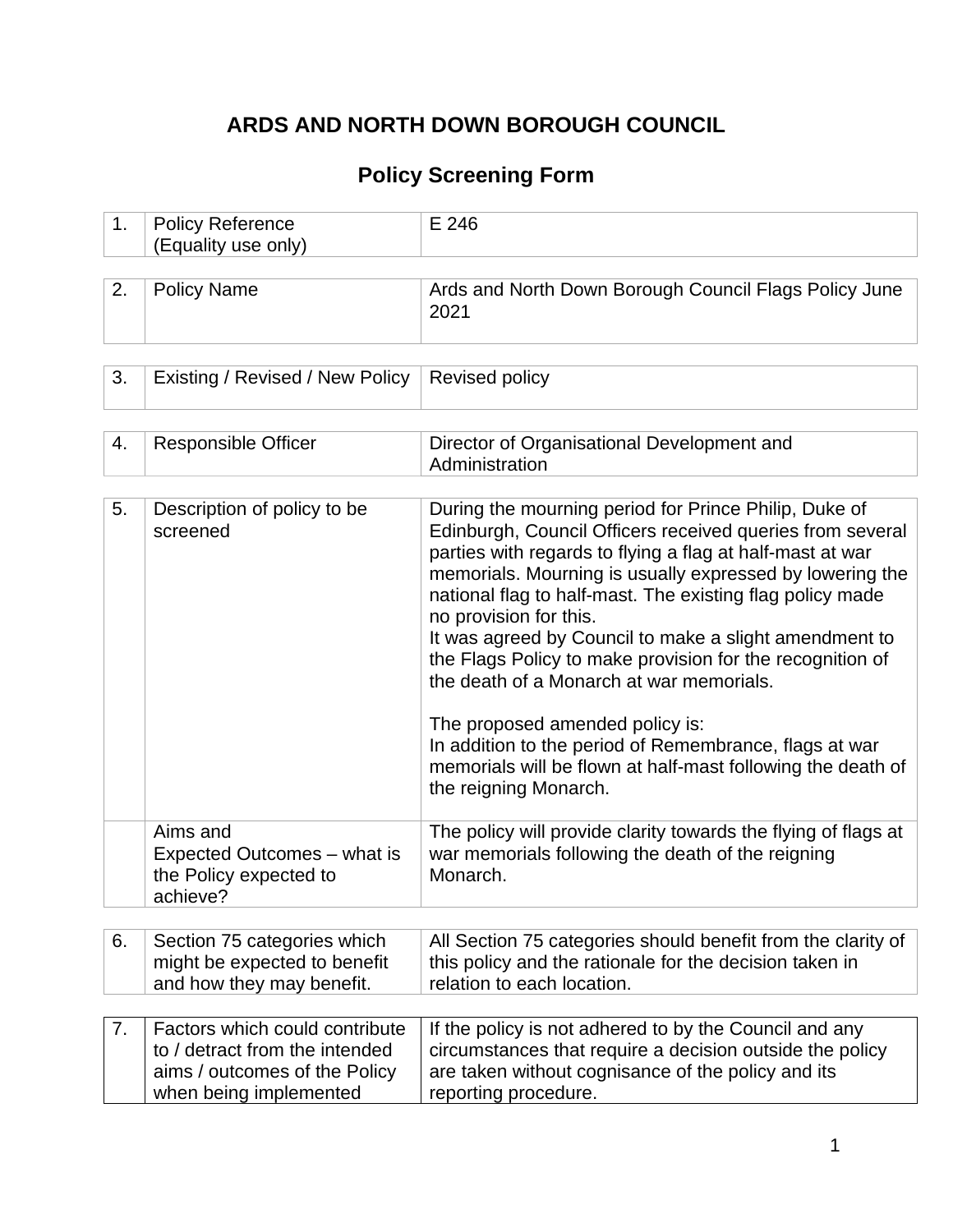| 8. | The main stakeholders on whom<br>the policy will impact. For example,<br><b>Employees, Potential Service</b><br><b>Users and Community Groups</b><br>Consider the internal and external | The Council, Elected Members, employees,<br>community representatives, Department for<br>Communities, Royal British Legion, Statutory bodies,<br>Local Government, serving members and veterans of<br>the Armed Forces. |
|----|-----------------------------------------------------------------------------------------------------------------------------------------------------------------------------------------|-------------------------------------------------------------------------------------------------------------------------------------------------------------------------------------------------------------------------|
|    | impacts (either actual or potential)                                                                                                                                                    |                                                                                                                                                                                                                         |
|    | and comment, or list, information<br>where appropriate                                                                                                                                  |                                                                                                                                                                                                                         |

| 9. | Please provide details of other policies which have a bearing on this one. |                             |
|----|----------------------------------------------------------------------------|-----------------------------|
|    | Policies:                                                                  | Owned by:                   |
|    | EQIA on the Flying of Flags                                                | Ards Borough Council        |
|    | EQIA on the Flying of the Union Flag                                       | North Down                  |
|    |                                                                            | <b>Borough Council</b>      |
|    |                                                                            |                             |
|    | E 16 Good Relations Strategy and Action Plan                               |                             |
|    | E 27 Lands and Property Policy                                             |                             |
|    | E 29 Freedom of the Borough Policy                                         | Ards and North Down Borough |
|    | E 35 Good Relations supported banners for the                              | Council                     |
|    | period around 12th July 2015 in Holywood Town                              |                             |
|    | Centre                                                                     |                             |
|    | E 38 Dignity at Work Policy and Procedure                                  |                             |
|    | E 42 Battle of Britain event September 2015                                |                             |
|    | E 54 206 (Ulster) Battery Royal Artillery - 300th                          |                             |
|    | Anniversary and 25th Anniversary of Conferral of                           |                             |
|    | Freedom of the Borough                                                     |                             |
|    | E 57 ANDBC Armed Forces Covenant                                           |                             |
|    | E 70 Orange Order banners for identified areas of                          |                             |
|    | Bangor in July period                                                      |                             |
|    | E 79 Request from Seafarers UK to fly the Red                              |                             |
|    | Ensign on 3 September 2016                                                 |                             |
|    | E 108 Flying of Additional Armed Forces Day Flag                           |                             |
|    | on 24 June 2017, Armed Forces Day                                          |                             |
|    | E 112 N of M – memorial benches in towns and                               |                             |
|    | villages                                                                   |                             |
|    | E 113 Requests to Light Up Buildings - Policy                              |                             |
|    | <b>Review</b>                                                              |                             |
|    | E 125 Gun Salute at the Town Hall, Bangor                                  |                             |
|    | E 148 Gun Salutes at the Town Hall, Bangor                                 |                             |
|    | E 155 Ards and North Down Borough Council                                  |                             |
|    | <b>Veterans Event</b>                                                      |                             |
|    | E 191 Homecoming Parade - Royal Irish Regiment                             |                             |
|    | - December 2019                                                            |                             |
|    | E 196 Ards and North Down Borough Council                                  |                             |
|    | Corporate Plan 2020-2024                                                   |                             |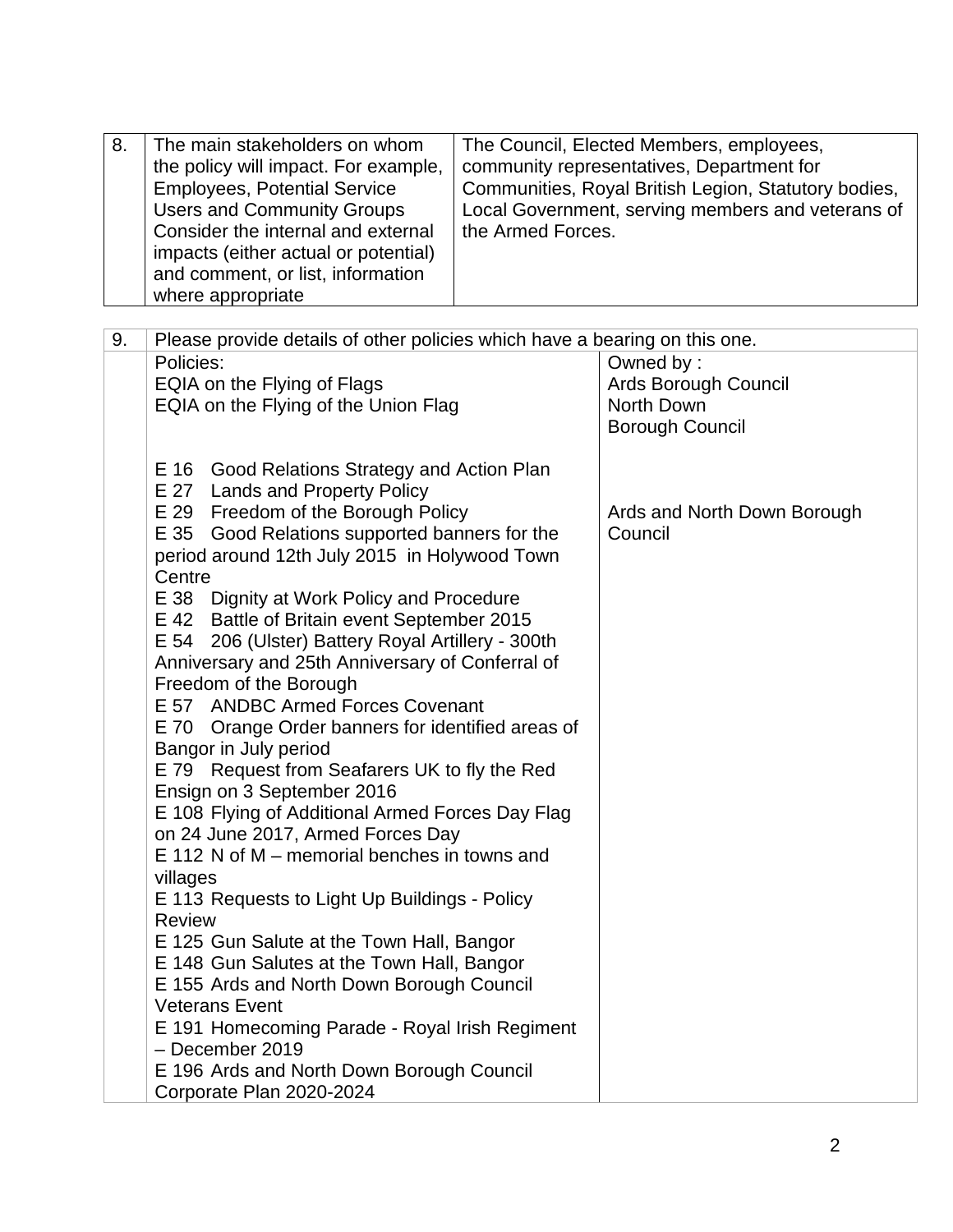|     |                                   | E201 Revised Flags Policy                                                                                                                                                                                                                                                                                                                                                                                                                                                                                                    |                        |                  |                                                                              |                          |                 |  |
|-----|-----------------------------------|------------------------------------------------------------------------------------------------------------------------------------------------------------------------------------------------------------------------------------------------------------------------------------------------------------------------------------------------------------------------------------------------------------------------------------------------------------------------------------------------------------------------------|------------------------|------------------|------------------------------------------------------------------------------|--------------------------|-----------------|--|
| 10. | completion in relation to:        | Available evidence (quantitative and qualitative) considered as important to encourage                                                                                                                                                                                                                                                                                                                                                                                                                                       |                        |                  |                                                                              |                          |                 |  |
|     | <b>Religious</b><br><b>Belief</b> | <b>Summary:</b> The Northern Ireland Census 2011 (NISRA) statistics for the Borough<br>area showed that 75% are or have been brought up in Protestant and Other<br>Christian (including Christian related) religions. While this varied across the<br>borough from 17% in Portaferry ward to 87% in Carrowdore ward this does not<br>have any relation to this policy. These compared to 48% for Northern Ireland as a<br>whole.<br>See table below<br>Data: Religion or Religion Brought up in (Numbers with % in brackets) |                        |                  |                                                                              |                          |                 |  |
|     |                                   | All usual<br>residents                                                                                                                                                                                                                                                                                                                                                                                                                                                                                                       |                        | Catholic         | Protestant<br>and Other<br>Christian<br>(including)<br>Christian<br>related) | Other<br>Religions       | None            |  |
|     |                                   | <b>Northern</b><br>Ireland                                                                                                                                                                                                                                                                                                                                                                                                                                                                                                   | 1,810,863<br>$(100\%)$ | 817,385<br>(45%) | 875,717<br>(48%)                                                             | 16,592<br>(1%)           | 101,169<br>(6%) |  |
|     |                                   | Ards<br>and<br><b>North</b><br>Down<br><b>Borough</b><br>Council                                                                                                                                                                                                                                                                                                                                                                                                                                                             | 156,672<br>$(100\%)$   | 20,550<br>(13%)  | 117,589<br>(75%)                                                             | 1,729<br>(1%)            | 16,804<br>(11%) |  |
|     |                                   | Source: Religion or religion brought up in. Census 2011, NISRA                                                                                                                                                                                                                                                                                                                                                                                                                                                               |                        |                  |                                                                              |                          |                 |  |
|     |                                   | <b>Employee data January 2020</b><br><b>Community</b><br><b>Background</b>                                                                                                                                                                                                                                                                                                                                                                                                                                                   |                        | <b>Total</b>     |                                                                              | Percentage               |                 |  |
|     |                                   | Protestant                                                                                                                                                                                                                                                                                                                                                                                                                                                                                                                   |                        | 677              |                                                                              | 78.08%                   |                 |  |
|     |                                   | <b>Roman Catholic</b>                                                                                                                                                                                                                                                                                                                                                                                                                                                                                                        |                        | 123              |                                                                              | 14.19%                   |                 |  |
|     |                                   | Non Determined<br>Left blank                                                                                                                                                                                                                                                                                                                                                                                                                                                                                                 |                        | 66               |                                                                              | 7.61%<br>0.12%           |                 |  |
|     | Political                         | <b>Summary:</b> Electoral Office data from recent Local Government elections detail                                                                                                                                                                                                                                                                                                                                                                                                                                          |                        |                  |                                                                              |                          |                 |  |
|     | Opinion                           | the political representation on Ards and North Down Council, The Stormont<br>Executive for this electoral area and Westminster election. This data is an                                                                                                                                                                                                                                                                                                                                                                     |                        |                  |                                                                              |                          |                 |  |
|     |                                   | approximate measure of political opinion of the voting electorate within the                                                                                                                                                                                                                                                                                                                                                                                                                                                 |                        |                  |                                                                              |                          |                 |  |
|     |                                   | Borough. Turnout to vote in North Down and Strangford constituencies tend to be                                                                                                                                                                                                                                                                                                                                                                                                                                              |                        |                  |                                                                              |                          |                 |  |
|     |                                   | lower than the rest of NI suggesting less strong political opinions. Of those who<br>do turn out, the results show preferences for voting Unionist parties.                                                                                                                                                                                                                                                                                                                                                                  |                        |                  |                                                                              |                          |                 |  |
|     |                                   | See table below                                                                                                                                                                                                                                                                                                                                                                                                                                                                                                              |                        |                  |                                                                              |                          |                 |  |
|     |                                   | <b>Data: Council Election results</b>                                                                                                                                                                                                                                                                                                                                                                                                                                                                                        |                        |                  |                                                                              |                          |                 |  |
|     |                                   | The most recent local council election (2 <sup>nd</sup> May 2019) showed:                                                                                                                                                                                                                                                                                                                                                                                                                                                    |                        |                  |                                                                              | <b>Elected Candidate</b> |                 |  |
|     |                                   |                                                                                                                                                                                                                                                                                                                                                                                                                                                                                                                              |                        |                  |                                                                              |                          |                 |  |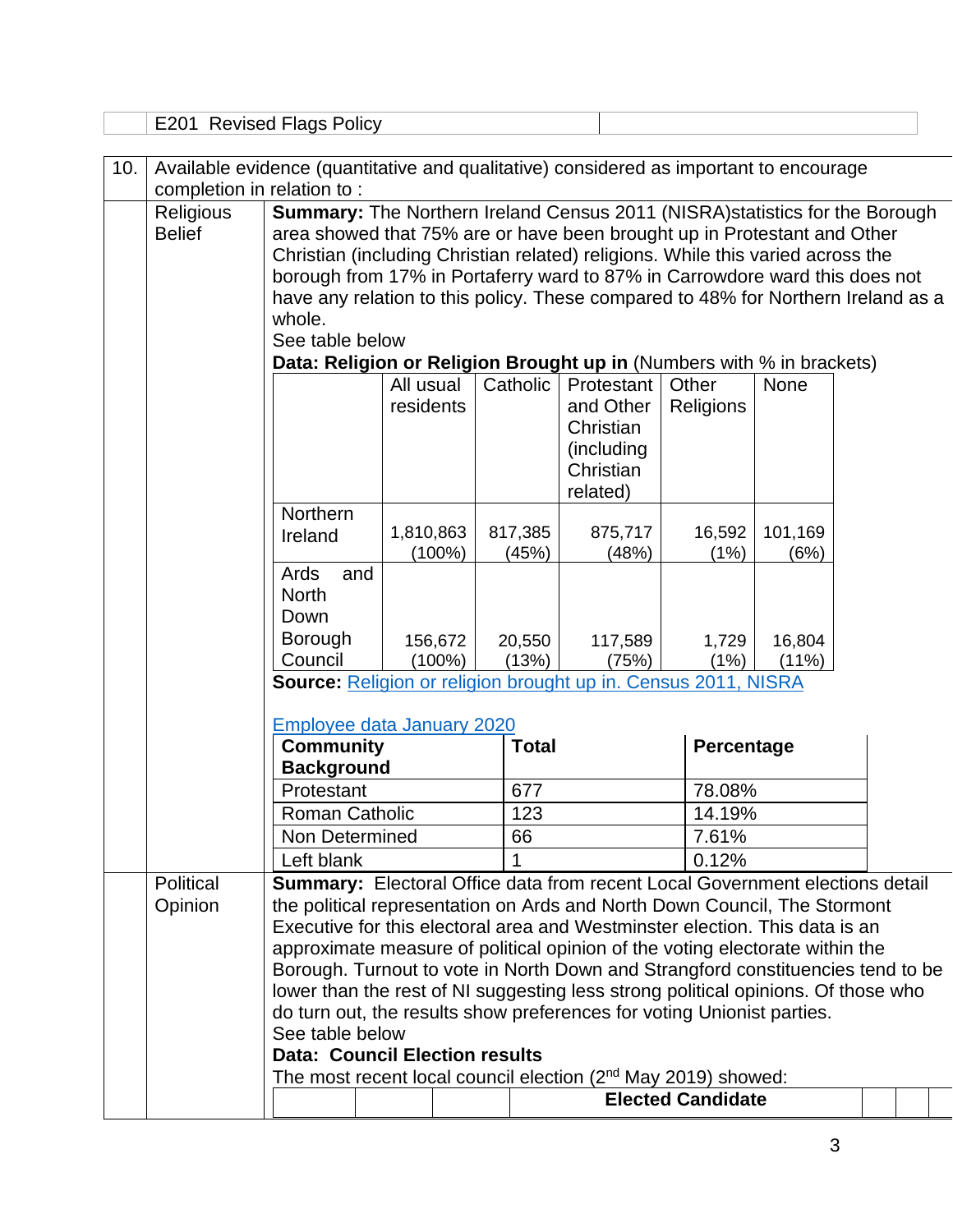|        |                                                                                                                                                             | Eligible<br>Elector<br>ate | Votes<br>Polled<br>(%<br>Turnou |                | Sinn Féin |                     |             |                | Independent |     |       |               |              |              |
|--------|-------------------------------------------------------------------------------------------------------------------------------------------------------------|----------------------------|---------------------------------|----------------|-----------|---------------------|-------------|----------------|-------------|-----|-------|---------------|--------------|--------------|
|        |                                                                                                                                                             |                            | t)                              | DUP            |           | $\exists$           | <b>SDLP</b> | Alliance       |             | TUV | Green | $\frac{p}{q}$ | Aontu        | CCL A        |
|        | Northern                                                                                                                                                    |                            |                                 |                |           |                     |             |                |             |     |       | 3             | $\mathbf{1}$ | $\mathbf{1}$ |
|        | Ireland                                                                                                                                                     | 1,305,55<br>3              | 687,733<br>(52.7%)              | 122            | 105       | $\overline{7}$<br>5 | 59          | 53             | 24          | 6   | 8     |               |              |              |
|        | Ards and<br>North<br>Down<br>Borough<br>Council                                                                                                             |                            | 47,161                          |                |           |                     |             |                |             |     |       |               |              |              |
|        | Ards                                                                                                                                                        | 112,077                    | (42.1%)                         | 14             |           | 8                   | 1           | 10             | 3           | 1   | 3     |               |              |              |
|        | Peninsul<br>a (DEA)                                                                                                                                         |                            | 7,369                           |                |           |                     |             |                |             |     |       |               |              |              |
|        |                                                                                                                                                             | 16,656                     | (44.2%)                         | 3              |           | 1                   | 1           | 1              |             |     |       |               |              |              |
|        | Bangor<br>Central<br>(DEA)                                                                                                                                  | 17,194                     | 6,678<br>(38.8%)                | $\overline{2}$ |           | 1                   |             | 1              | 1           |     | 1     |               |              |              |
|        | Bangor<br>East and<br>Donagha<br>dee<br>(DEA)                                                                                                               | 16,956                     | 6,915<br>(40.8%)                | $\overline{2}$ |           | $\overline{2}$      |             | 1              | 1           |     |       |               |              |              |
|        | Bangor<br>West<br>(DEA)                                                                                                                                     | 13,479                     | 5,448<br>$(40.4\%)$             | 1              |           | 1                   |             | $\overline{2}$ |             |     | 1     |               |              |              |
|        | Comber<br>(DEA)                                                                                                                                             | 13,681                     | 6,272<br>$(45.8\%)$             | $\overline{2}$ |           | $\mathbf{1}$        |             | 1              |             | 1   |       |               |              |              |
|        | Holywoo<br>d and<br>Clandebo<br>ye (DEA)                                                                                                                    | 14,158                     | 6,229<br>$(44.0\%)$             | 1              |           | 1                   |             | $\overline{2}$ |             |     | 1     |               |              |              |
|        | Newtown<br>ards<br>(DEA)<br><b>Source: The Electoral Office, NI</b>                                                                                         | 19,953                     | 8,250<br>$(41.4\%)$             | 3              |           | 1                   |             | $\overline{2}$ | 1           |     |       |               |              |              |
| Racial | Summary: NISRA, NINIS and Northern Ireland Strategic Migration Partnership                                                                                  |                            |                                 |                |           |                     |             |                |             |     |       |               |              |              |
| Group  | data provide up to date data. The 2011 census showed that 32,000 (1.8%) of the<br>usually resident population in Northern Ireland is from a minority ethnic |                            |                                 |                |           |                     |             |                |             |     |       |               |              |              |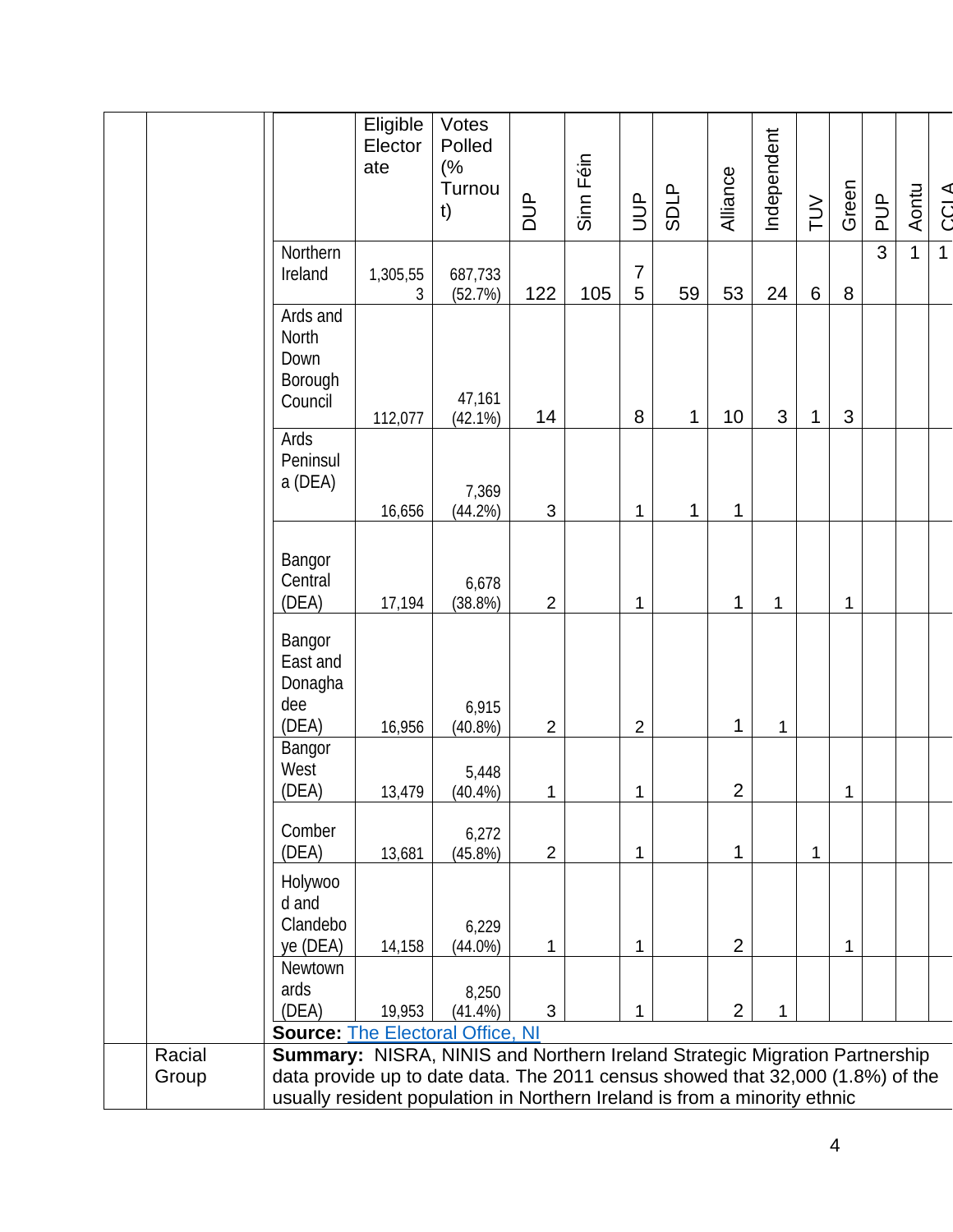background. Within the borough, the 2011 Census showed that 1.5% (2,300) were from a minority ethnic background. Across the borough this ranged from 5.2% in Loughview ward to 0.3% in Lisbane ward. See table below **Data: Ethnic Group** (Numbers with % in brackets) All usual<br>residents<br>White Chinese<br>Chinese Banglades<br><sub>hi</sub> **Other** Asian Black<br>African Black<br>Оньог Mixed Other Northern Ireland 1,810,863 (100%) 1,778, 449 (98%) 6,303 (0%) 6,198 (0%) 54  $\Omega$ (0 %) 6,0 89 (0 %) 2,3 45 (0 %) 12 71 (0 %) 6,0 14 (0 %) 3,6 54 (0 %) Ards and North Down Borough Council 156,672 (100%) 154,36 5 (99%) 406 (0%) 283 (0%) 17 7 (0 %) 41 5 (0 %) 13 9 (0 %) 13 2 (0 %) 55 6 (0 %) 19 9 (0 %) Ards Peninsula 156,672 (100%) 23,367 (99%) 26 (0%) 19 (0%) 5 (0 %) 19 (0 %) 6 (0 %) 2 (0 %) 51 (0 %) 29 (0 %) Bangor Central 23,524 (100%) 24,469 (98%) 105 (0%) 43 (0%) 17 (0 %) 43 (0 %) 26 (0 %) 32 (0 %) 11 9 (0 %) 38 (0 %) Bangor East and Donaghadee 24,892 (100%) 22,648 (99%) 56 (0%) 27 (0%) 10 (0 %) 91 (0 %) 11 (0 %) 2 (0 %) 82 (0 %) 19 (0 %) Bangor West 22,946 (100%) 17,763 (98%) 19 (0%) 135 2 (0 %) 11 6 3 (0 %) 26 (0 %) 73 (0 %) 15 (0 %) Comber 18,152 (100%) 18,216  $(99\%)$  30 (0%) 8 (0%)  $\overline{9}$ (0 %) 35 (0 %) 4 (0 %) 8 (0 %) 55 (0 %) 17 (0 %) Holywood and Clandeboye 18,382 (100%) 20,061 (98%) 65 (0%) 31 (0%) 23 (0 %) 81 (0 %) 81 (0 %) 56 (0 %) 10 1 (0 %) 61 (0 %) Newtownards 20,560 (100%) 27,841 (99%) 105 (0%) 20 (0%) 11 1 (0 %) 30 (0 %) 8 (0 %) 6 (0 %) 75 (0 %) 20 (0 %) **Source:** [Ethnic Group, Census](http://www.ninis2.nisra.gov.uk/public/PivotGrid.aspx?ds=7468&lh=38&yn=2011&sk=136&sn=Census%202011&yearfilter=) 2011, NISRA Employee data January 2020 **Ethnic Origin Total Percentage** White  $|682 \t\t |78.66\%$ Black 2 2 0.23% Chinese 1 1 0.12 %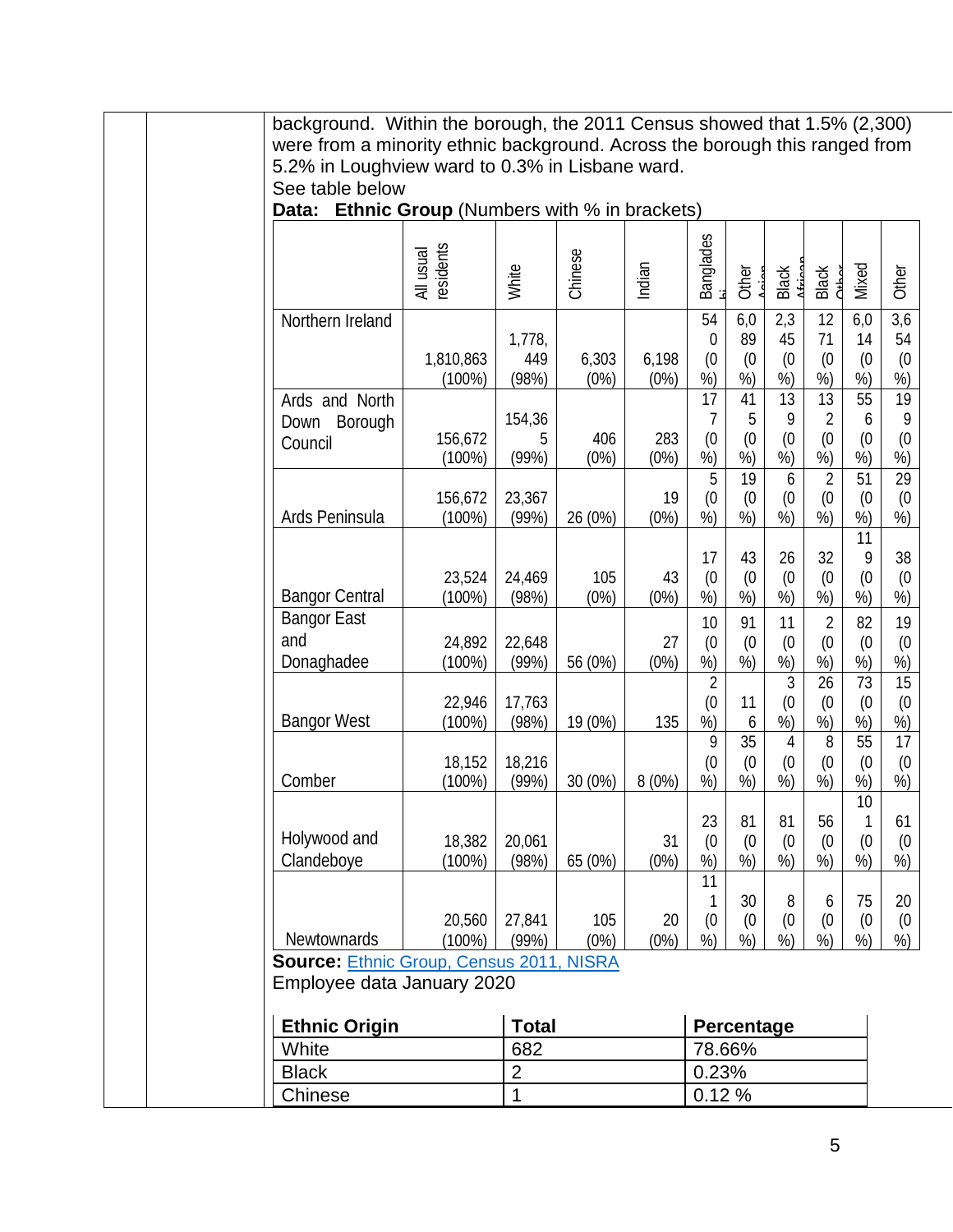|                                 | Other                                                                                                                                                                                                                                                                                                                                                                                                                                     | $\overline{4}$ |                  |                  | 0.46%    |                  |                                                                             |  |                        |
|---------------------------------|-------------------------------------------------------------------------------------------------------------------------------------------------------------------------------------------------------------------------------------------------------------------------------------------------------------------------------------------------------------------------------------------------------------------------------------------|----------------|------------------|------------------|----------|------------------|-----------------------------------------------------------------------------|--|------------------------|
|                                 | Did not want to answer                                                                                                                                                                                                                                                                                                                                                                                                                    |                | $\overline{2}$   |                  |          | 0.23%            |                                                                             |  |                        |
|                                 | Left Blank                                                                                                                                                                                                                                                                                                                                                                                                                                |                | 176              |                  |          | 20.3%            |                                                                             |  |                        |
| Age                             | the proportion of those aged 85 and over are expected to more than double within<br>the next 25 years.<br>ANDBC has the highest % population of older people in Northern Ireland.<br>See table below<br>Data: Age Groups (Numbers with % in brackets)<br>Northern Ireland                                                                                                                                                                 |                |                  |                  |          |                  | NISRA have published population projections for the Borough which show that |  |                        |
|                                 |                                                                                                                                                                                                                                                                                                                                                                                                                                           |                | $0 - 15$         | 16-39            |          | 40-64            | $65+$                                                                       |  | Total                  |
|                                 |                                                                                                                                                                                                                                                                                                                                                                                                                                           |                | 385,200<br>(21%) | 583,116<br>(31%) |          | 591,481<br>(32%) | 291,824<br>(16%)                                                            |  | 1,851,621<br>$(100\%)$ |
|                                 | <b>North</b><br>Ards<br>and<br>Down<br>Borough<br>Council                                                                                                                                                                                                                                                                                                                                                                                 |                | 29,801<br>(19%)  | 43,239<br>(27%)  |          | 54,094<br>(34%)  | 31,663<br>(20%)                                                             |  | 158,797<br>$(100\%)$   |
|                                 | <b>Sources: Demography and Methodology Branch, NISRA</b><br><b>World Health Organization</b><br>Employee data 2020                                                                                                                                                                                                                                                                                                                        |                |                  |                  |          |                  |                                                                             |  |                        |
|                                 | <b>Age in Years</b>                                                                                                                                                                                                                                                                                                                                                                                                                       |                | <b>Total</b>     |                  |          | Percentage       |                                                                             |  |                        |
|                                 | Under 18                                                                                                                                                                                                                                                                                                                                                                                                                                  |                | $\overline{0}$   |                  | $\Omega$ |                  |                                                                             |  |                        |
|                                 | $19 - 30$                                                                                                                                                                                                                                                                                                                                                                                                                                 |                | 59               |                  |          | 6.81%            |                                                                             |  |                        |
|                                 | $31 - 49$                                                                                                                                                                                                                                                                                                                                                                                                                                 |                | 440              |                  |          | 50.75            |                                                                             |  |                        |
|                                 | $50 - 65$                                                                                                                                                                                                                                                                                                                                                                                                                                 |                | 345              |                  |          | 39.79%           |                                                                             |  |                        |
|                                 | 66+                                                                                                                                                                                                                                                                                                                                                                                                                                       |                | 23               |                  |          | 2.65%            |                                                                             |  |                        |
| <b>Marital</b><br><b>Status</b> | The 2011 Northern Ireland Census showed that 48% of adults (those aged over<br>16 years of age) in Northern Ireland were either married or in a registered same-<br>sex civil partnership. Within the borough, 54% of adults fell into this category.<br>This varies across the borough from 36% in Central (Ards) ward to 64% in<br>Lisbane ward.<br>See table below<br>Data: Marital Status (All aged 16+) (Numbers with % in brackets) |                |                  |                  |          |                  |                                                                             |  |                        |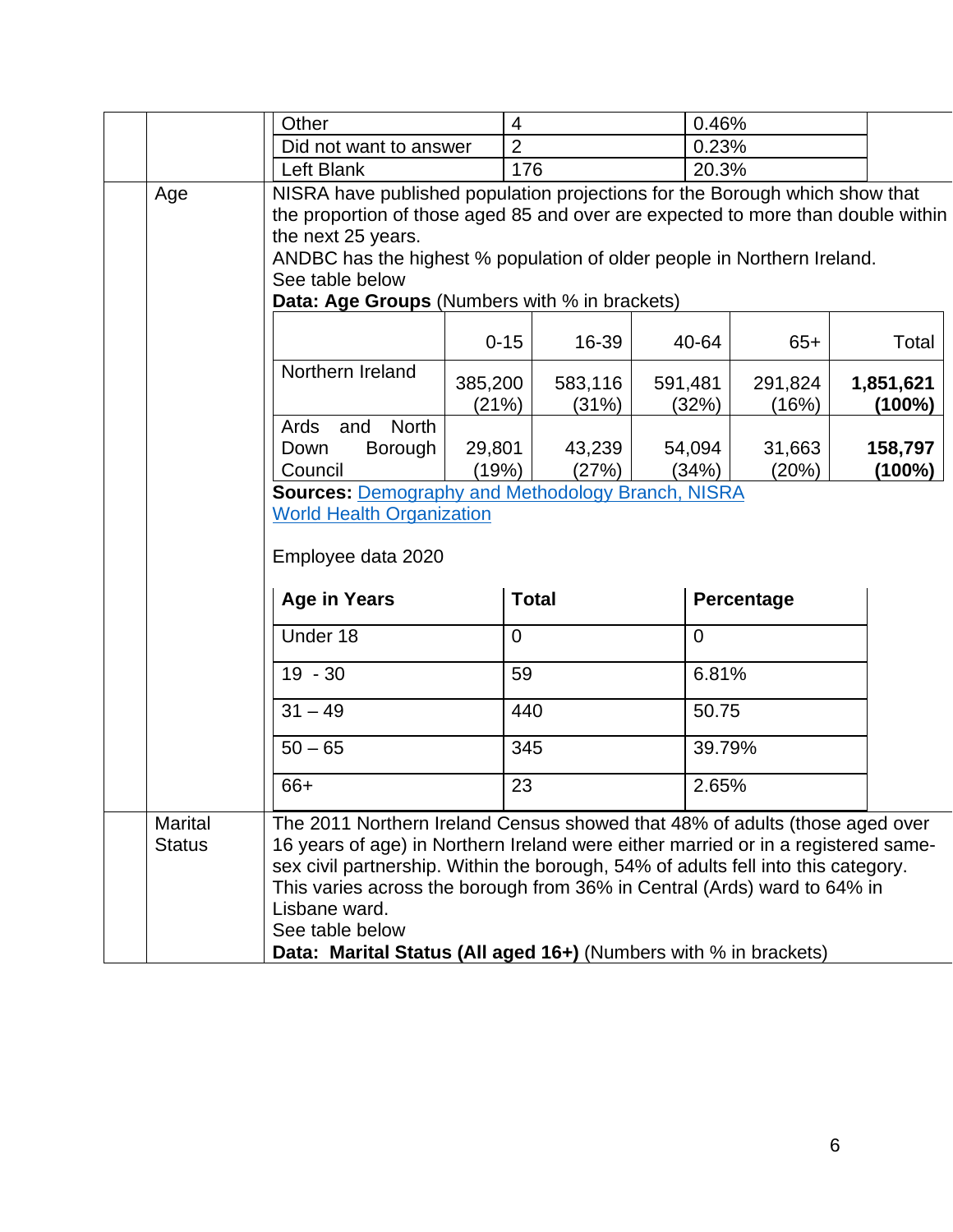|                       |                                                                                                                                                                  | All usual residents                                                         | registered a same-<br>sex civil partnership<br>married or never<br>Single (never | Married       | In a registered same<br>sex civil partnership | legally married or still<br>legally in a same-sex<br>civil partnership) | partnership which is<br>now legally dissolved<br>Divorced or formerly<br>in a same-sex civil | Widowed or surviving<br>partner from a same-<br>sex civil partnership |  |
|-----------------------|------------------------------------------------------------------------------------------------------------------------------------------------------------------|-----------------------------------------------------------------------------|----------------------------------------------------------------------------------|---------------|-----------------------------------------------|-------------------------------------------------------------------------|----------------------------------------------------------------------------------------------|-----------------------------------------------------------------------|--|
|                       | Northern                                                                                                                                                         |                                                                             |                                                                                  | 68            |                                               |                                                                         |                                                                                              |                                                                       |  |
|                       | Ireland                                                                                                                                                          |                                                                             |                                                                                  | 0,8           | 1,2                                           |                                                                         |                                                                                              |                                                                       |  |
|                       |                                                                                                                                                                  |                                                                             |                                                                                  | 31            | 43                                            | 56,91                                                                   |                                                                                              |                                                                       |  |
|                       |                                                                                                                                                                  | 1,431,540<br>$(100\%)$                                                      | 517,393<br>(36%)                                                                 | (48)<br>$%$ ) | (0)<br>$%$ )                                  | 1<br>(4% )                                                              | 78,074<br>(5%)                                                                               | 97,088<br>(7%)                                                        |  |
|                       | Ards<br>and                                                                                                                                                      |                                                                             |                                                                                  | 67,           |                                               |                                                                         |                                                                                              |                                                                       |  |
|                       | <b>North</b>                                                                                                                                                     |                                                                             |                                                                                  | 86            | 12                                            |                                                                         |                                                                                              |                                                                       |  |
|                       | Down                                                                                                                                                             |                                                                             |                                                                                  | 6             | 3                                             |                                                                         |                                                                                              |                                                                       |  |
|                       | <b>Borough</b><br>Council                                                                                                                                        | 126,945<br>$(100\%)$                                                        | 36,730<br>(29%)                                                                  | (53)<br>$%$ ) | (0)<br>$%$ )                                  | 4,328<br>(3%)                                                           | 8,548<br>(7%)                                                                                | 9,350<br>(7%)                                                         |  |
|                       | Source: Northern Ireland 2011 Census, Marital Status                                                                                                             |                                                                             |                                                                                  |               |                                               |                                                                         |                                                                                              |                                                                       |  |
|                       |                                                                                                                                                                  |                                                                             |                                                                                  |               |                                               |                                                                         |                                                                                              |                                                                       |  |
|                       | Employee data January 2020                                                                                                                                       |                                                                             |                                                                                  |               |                                               |                                                                         |                                                                                              |                                                                       |  |
|                       |                                                                                                                                                                  |                                                                             |                                                                                  |               |                                               |                                                                         |                                                                                              |                                                                       |  |
|                       | <b>Marital Status</b>                                                                                                                                            |                                                                             | <b>Total</b>                                                                     |               |                                               |                                                                         | Percentage                                                                                   |                                                                       |  |
|                       | Single<br>Married                                                                                                                                                |                                                                             | 180<br>405                                                                       |               |                                               |                                                                         | 20.76%<br>46.71%                                                                             |                                                                       |  |
|                       | <b>Divorced</b>                                                                                                                                                  |                                                                             | 35                                                                               |               |                                               |                                                                         | 4.04%                                                                                        |                                                                       |  |
|                       | Co Habiting                                                                                                                                                      |                                                                             | 14                                                                               |               |                                               |                                                                         | 1.61%                                                                                        |                                                                       |  |
|                       | Separated                                                                                                                                                        |                                                                             | 25                                                                               |               |                                               | 2.88%                                                                   |                                                                                              |                                                                       |  |
|                       | Civil Partnership                                                                                                                                                |                                                                             | 1                                                                                |               |                                               | 0.12%                                                                   |                                                                                              |                                                                       |  |
|                       |                                                                                                                                                                  |                                                                             | 207                                                                              |               |                                               |                                                                         |                                                                                              |                                                                       |  |
|                       | Left Blank                                                                                                                                                       |                                                                             |                                                                                  |               |                                               | 23.88%                                                                  |                                                                                              |                                                                       |  |
| Sexual<br>orientation | <b>Summary:</b> It should be noted that no reliable data is available on sexual<br>orientation-NISRA are currently examining methodology on how to measure this. |                                                                             |                                                                                  |               |                                               |                                                                         |                                                                                              |                                                                       |  |
|                       | However, the 2011 census indicates that less than 1% of the Northern Ireland                                                                                     |                                                                             |                                                                                  |               |                                               |                                                                         |                                                                                              |                                                                       |  |
|                       |                                                                                                                                                                  |                                                                             |                                                                                  |               |                                               |                                                                         |                                                                                              |                                                                       |  |
|                       | adult population (those aged 16 years and over) were in a registered same-sex<br>civil partnership. This was similar to the borough as a whole. The Continuous   |                                                                             |                                                                                  |               |                                               |                                                                         |                                                                                              |                                                                       |  |
|                       |                                                                                                                                                                  | Household Survey in Northern Ireland estimated this figure between 0.9% and |                                                                                  |               |                                               |                                                                         |                                                                                              |                                                                       |  |
|                       |                                                                                                                                                                  |                                                                             |                                                                                  |               |                                               |                                                                         |                                                                                              |                                                                       |  |
|                       | 1.9% in 2015-2016. The Office for National Statistics estimates a similar range for                                                                              |                                                                             |                                                                                  |               |                                               |                                                                         |                                                                                              |                                                                       |  |
|                       | the United Kingdom (1.7%).                                                                                                                                       |                                                                             |                                                                                  |               |                                               |                                                                         |                                                                                              |                                                                       |  |
|                       | <b>Source: Northern Ireland 2011 Census, Marital Status</b>                                                                                                      |                                                                             |                                                                                  |               |                                               |                                                                         |                                                                                              |                                                                       |  |
|                       | <b>ONS 2015 Sexual Identity</b>                                                                                                                                  |                                                                             |                                                                                  |               |                                               |                                                                         |                                                                                              |                                                                       |  |
| Men &                 | According to census (NISRA) almost half of the population of Northern Ireland                                                                                    |                                                                             |                                                                                  |               |                                               |                                                                         |                                                                                              |                                                                       |  |
| Women<br>generally    | were male (49%) and this was similar throughout Ards and North Down Borough<br>Council (48%). See table below                                                    |                                                                             |                                                                                  |               |                                               |                                                                         |                                                                                              |                                                                       |  |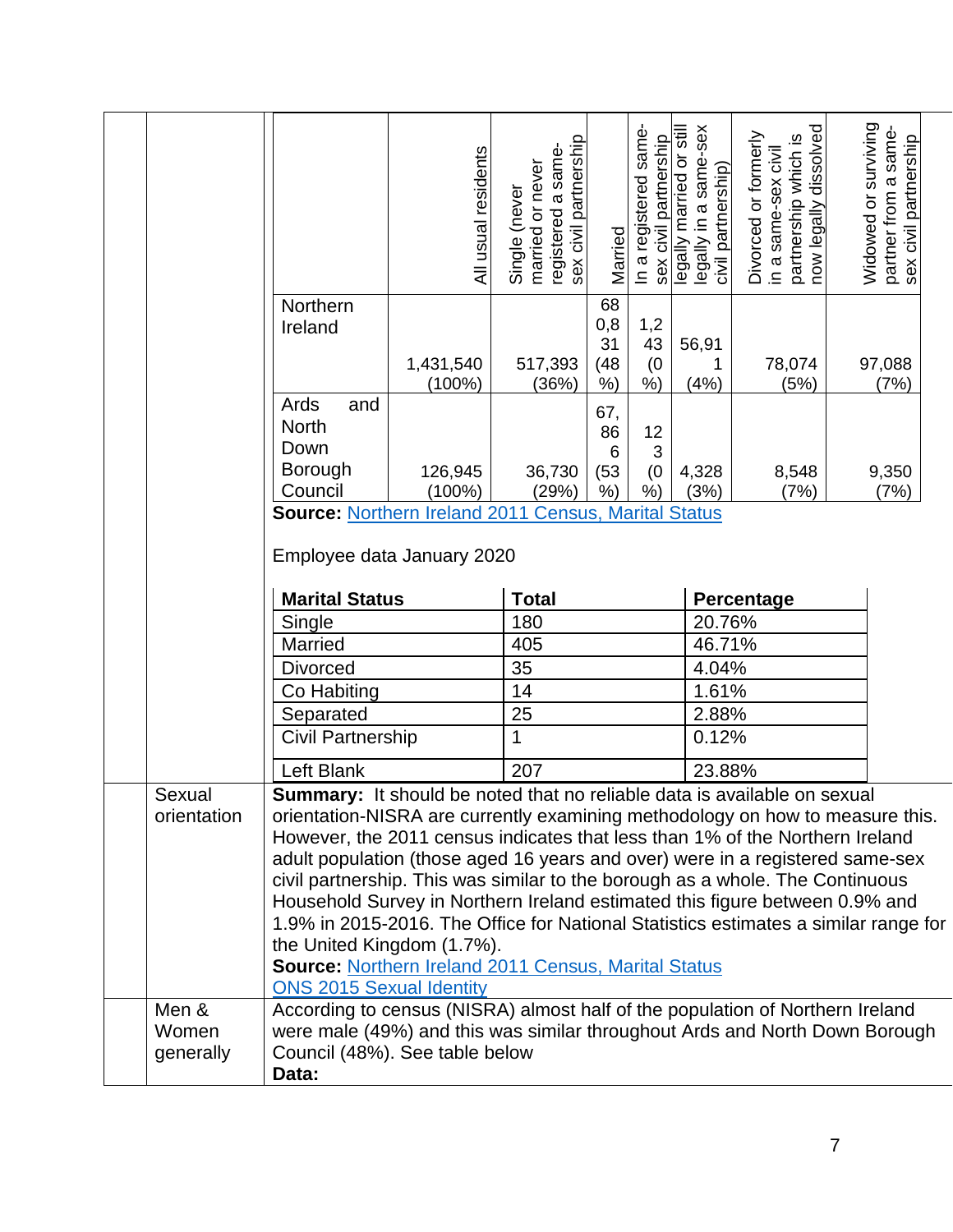|                   |                                                                                                                                                                      | <b>Males</b> |                  | Females           |                                  | All       |
|-------------------|----------------------------------------------------------------------------------------------------------------------------------------------------------------------|--------------|------------------|-------------------|----------------------------------|-----------|
|                   | Northern Ireland                                                                                                                                                     |              |                  |                   | 1,810,863                        |           |
|                   |                                                                                                                                                                      | 887,323 (49% | 923,540 (51%)    |                   |                                  | $(100\%)$ |
|                   | Ards and North<br>Down                                                                                                                                               |              |                  |                   |                                  |           |
|                   | <b>Borough Council</b>                                                                                                                                               | 75,920 (48%) | 80,752 (52%)     |                   | 156,672(100%)                    |           |
|                   | Source: Age Structure, Census 2011, NISRA                                                                                                                            |              |                  |                   |                                  |           |
|                   | Review of statistical classification and delineation of settlements, NISRA                                                                                           |              |                  |                   |                                  |           |
|                   |                                                                                                                                                                      |              |                  |                   |                                  |           |
|                   | Employee data January 2020                                                                                                                                           |              |                  |                   |                                  |           |
|                   | Gender                                                                                                                                                               | <b>Total</b> |                  | <b>Percentage</b> |                                  |           |
|                   | Male                                                                                                                                                                 | 511          | 58.94%           |                   |                                  |           |
|                   | Female                                                                                                                                                               | 356          | 41.06%           |                   |                                  |           |
| <b>Disability</b> | The 2011 Census (NISRA) showed that 20% of the population in Ards and North                                                                                          |              |                  |                   |                                  |           |
|                   | Down area had a health issue or disability (including those related to old age)<br>which has lasted or expected to last at least 12 months. (This was similar to the |              |                  |                   |                                  |           |
|                   | Northern Ireland figure of 21%.)                                                                                                                                     |              |                  |                   |                                  |           |
|                   | <b>Disability Living Allowances, 2015</b>                                                                                                                            |              |                  |                   |                                  |           |
|                   |                                                                                                                                                                      |              | 2015 (Disability |                   | 2015 (Multiple                   |           |
|                   |                                                                                                                                                                      |              | Living           |                   | <b>Disability Benefits)</b>      |           |
|                   |                                                                                                                                                                      |              | Allowance        |                   | *MDB is                          |           |
|                   |                                                                                                                                                                      |              | Recipients)      |                   | aggregated data                  |           |
|                   |                                                                                                                                                                      |              |                  |                   | from Attendance                  |           |
|                   |                                                                                                                                                                      |              |                  |                   | Allowance,                       |           |
|                   |                                                                                                                                                                      |              |                  |                   | <b>Disability Living</b>         |           |
|                   |                                                                                                                                                                      |              |                  |                   | Allowance,                       |           |
|                   |                                                                                                                                                                      |              |                  |                   | <b>Incapacity Benefit</b>        |           |
|                   |                                                                                                                                                                      |              |                  |                   | and Severe<br><b>Disablement</b> |           |
|                   |                                                                                                                                                                      |              |                  |                   | Allowance data,                  |           |
|                   |                                                                                                                                                                      |              |                  |                   | and data for                     |           |
|                   |                                                                                                                                                                      |              |                  |                   | <b>Employment and</b>            |           |
|                   |                                                                                                                                                                      |              |                  |                   | Support allowance                |           |
|                   | Northern Ireland                                                                                                                                                     |              | 209,280          |                   | 251,490                          |           |
|                   | Ards and North Down Borough                                                                                                                                          |              |                  |                   |                                  |           |
|                   | Council                                                                                                                                                              |              | 13,840           |                   | 18,080                           |           |
|                   | Ards Peninsula                                                                                                                                                       |              | 2,920            |                   |                                  | n/a       |
|                   | <b>Bangor Central</b>                                                                                                                                                |              | 2,250            |                   |                                  | n/a       |
|                   | <b>Bangor East and Donaghadee</b>                                                                                                                                    |              | 1,740            |                   |                                  | n/a       |
|                   | <b>Bangor West</b>                                                                                                                                                   |              | 1,650            |                   |                                  | n/a       |
|                   | Comber                                                                                                                                                               |              | 1,270            |                   |                                  | n/a       |
|                   | Holywood and Clandeboye                                                                                                                                              |              | 1,180            |                   |                                  | n/a       |
|                   | Newtownards                                                                                                                                                          |              | 2,840            |                   |                                  | n/a       |
|                   | Northern Ireland Census 2011 Long-term health problem or disability by long-                                                                                         |              |                  |                   |                                  |           |
|                   | term problem or disability                                                                                                                                           |              |                  |                   |                                  |           |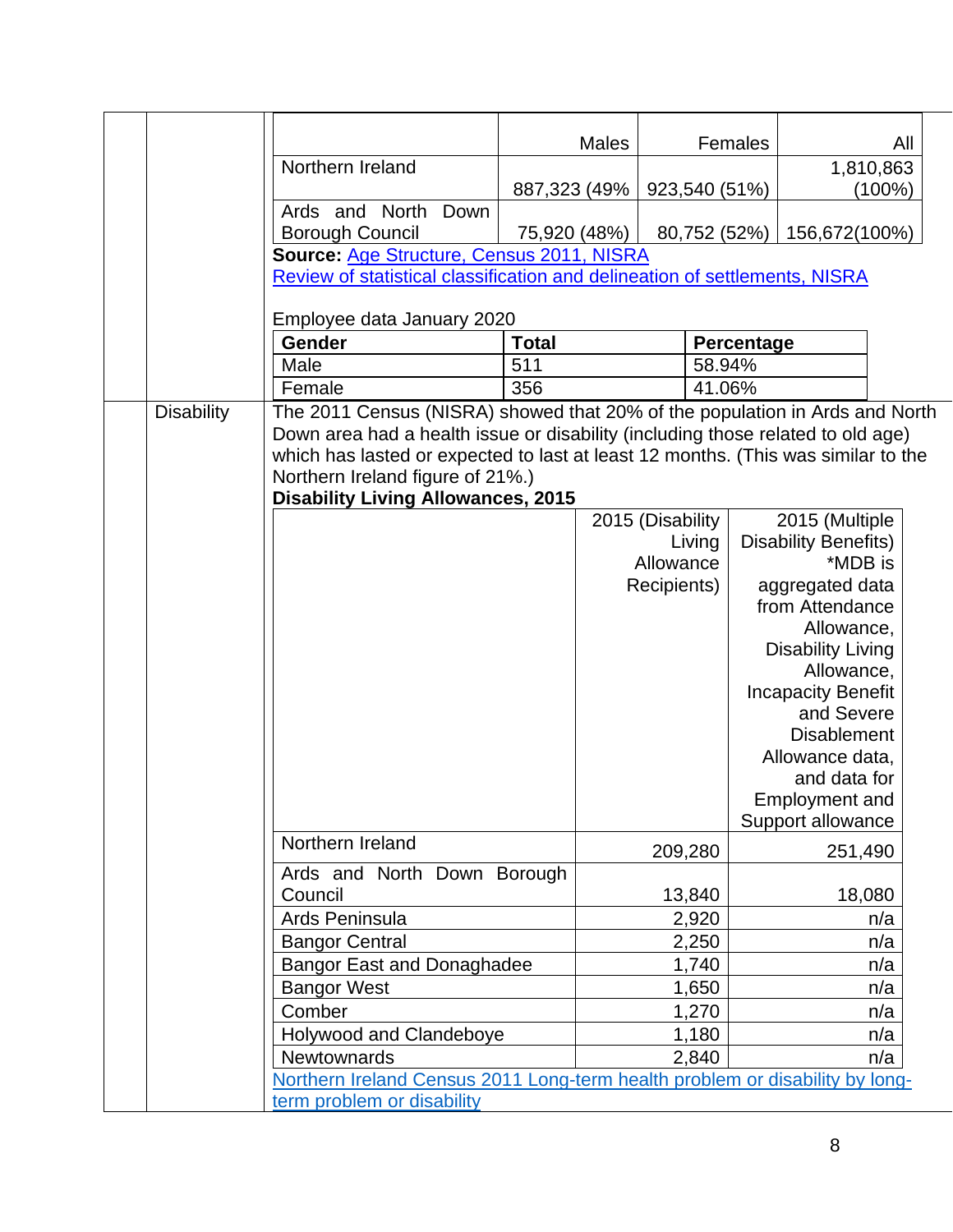|                   | Employee data January 2020                                                                                                                                                                                                                                                                                                                                                                                                                                                                                                                                                                                                                                           |              |            |  |  |  |  |  |  |
|-------------------|----------------------------------------------------------------------------------------------------------------------------------------------------------------------------------------------------------------------------------------------------------------------------------------------------------------------------------------------------------------------------------------------------------------------------------------------------------------------------------------------------------------------------------------------------------------------------------------------------------------------------------------------------------------------|--------------|------------|--|--|--|--|--|--|
|                   | <b>Disabled</b>                                                                                                                                                                                                                                                                                                                                                                                                                                                                                                                                                                                                                                                      | Percentage   |            |  |  |  |  |  |  |
|                   | Yes                                                                                                                                                                                                                                                                                                                                                                                                                                                                                                                                                                                                                                                                  | 35           | 4.04%      |  |  |  |  |  |  |
|                   | <b>No</b>                                                                                                                                                                                                                                                                                                                                                                                                                                                                                                                                                                                                                                                            | 832          | 95.96%     |  |  |  |  |  |  |
| <b>Dependents</b> | <b>Summary:</b><br>In considering this dimension the following have been included: persons with<br>responsibility for the care of a child, children, a person with a disability and or an<br>older person. According to the Continuous Household Survey, 2013-2016, 37% of<br>Ards and North Down claimed to have a dependent (This did not differentiate on<br>the type of dependent).<br>According to the 2011 Census, 7,474 households in Ards and North Down had a<br>dependent child under the age of 4 (This might give an indication on the numbers<br>who would have buggies or prams).<br><b>Sources: Continuous Household Survey</b><br>Employee data 2020 |              |            |  |  |  |  |  |  |
|                   | <b>Family Status</b>                                                                                                                                                                                                                                                                                                                                                                                                                                                                                                                                                                                                                                                 | <b>Total</b> | Percentage |  |  |  |  |  |  |
|                   | Child or Children                                                                                                                                                                                                                                                                                                                                                                                                                                                                                                                                                                                                                                                    | 270          | 31.14%     |  |  |  |  |  |  |
|                   | Dependant Elderly<br>Person                                                                                                                                                                                                                                                                                                                                                                                                                                                                                                                                                                                                                                          | 19           | 2.19%      |  |  |  |  |  |  |
|                   | Physical/ Mental/III<br>Health/Disability                                                                                                                                                                                                                                                                                                                                                                                                                                                                                                                                                                                                                            | 5            | 0.58%      |  |  |  |  |  |  |
|                   | Other                                                                                                                                                                                                                                                                                                                                                                                                                                                                                                                                                                                                                                                                | 5            | 0.58%      |  |  |  |  |  |  |
|                   | 203<br>23.41%<br><b>None</b>                                                                                                                                                                                                                                                                                                                                                                                                                                                                                                                                                                                                                                         |              |            |  |  |  |  |  |  |
|                   | Left Blank                                                                                                                                                                                                                                                                                                                                                                                                                                                                                                                                                                                                                                                           | 365          | 42.1%      |  |  |  |  |  |  |

| 11. | Based on data previously provided what are the needs, experiences and priorities for each<br>of the following categories, in relation to this policy/decision? |                                                                                                                                |  |
|-----|----------------------------------------------------------------------------------------------------------------------------------------------------------------|--------------------------------------------------------------------------------------------------------------------------------|--|
|     | <b>Religious Belief</b>                                                                                                                                        | Some people do not support the flying of the Union flag due to<br>their religious belief. Issues may arise around identity and |  |
|     |                                                                                                                                                                | sovereignty                                                                                                                    |  |
|     | <b>Political Opinion</b>                                                                                                                                       | Some people do not support the flying of the Union flag due to                                                                 |  |
|     |                                                                                                                                                                | their political opinion. Issues may arise around identity and<br>sovereignty                                                   |  |
|     | <b>Racial Group</b>                                                                                                                                            | Some people do not support the flying of the Union flag due to                                                                 |  |
|     |                                                                                                                                                                | their racial group. Issues may arise around identity and<br>sovereignty                                                        |  |
|     | Age                                                                                                                                                            | Individuals have personal preference towards the flying of the                                                                 |  |
|     | <b>Marital Status</b>                                                                                                                                          | Union flag but this does not appear to be consistent with their                                                                |  |
|     | Sexual orientation                                                                                                                                             | age, marital status, gender or sexual orientation.                                                                             |  |
|     | Men & Women                                                                                                                                                    |                                                                                                                                |  |
|     | generally                                                                                                                                                      |                                                                                                                                |  |
|     | <b>Disability</b>                                                                                                                                              | Individual's personal preference towards the flying of the Union                                                               |  |
|     | <b>Dependents</b>                                                                                                                                              | flag does not tend to reflect if they have a disability or                                                                     |  |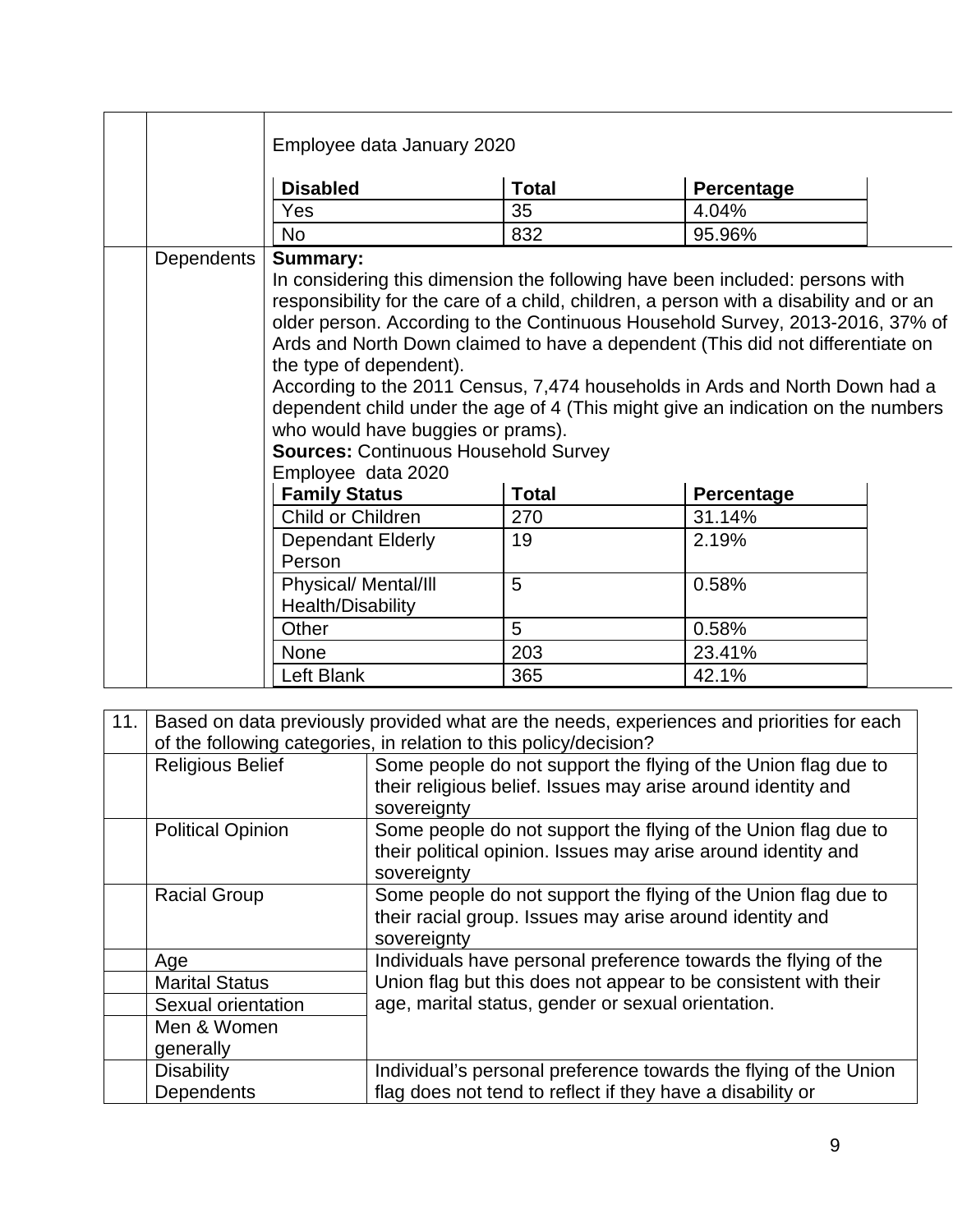|  | _ _ _ |
|--|-------|
|  |       |

## **Does this Policy require an Equality Impact Assessment?**

| 1. | What is the likely impact on equality of opportunity for each of the Section 75 categories? |                                      |                  |
|----|---------------------------------------------------------------------------------------------|--------------------------------------|------------------|
|    |                                                                                             | Detail of Impact                     | Level of Impact  |
|    |                                                                                             |                                      | Minor/Major/None |
|    | <b>Religious Belief</b>                                                                     | The addition to the policy will be   | Minor            |
|    | <b>Political Opinion</b>                                                                    | likely to have very little impact on |                  |
|    | <b>Racial Group</b>                                                                         | equality of opportunity however      |                  |
|    | Age                                                                                         | may adversely affect some            |                  |
|    | <b>Marital Status</b>                                                                       | individuals due to identity and      |                  |
|    | Sexual orientation                                                                          | sovereignty                          |                  |
|    | Men & Women generally                                                                       |                                      |                  |
|    | <b>Disability</b>                                                                           |                                      |                  |
|    | Dependents                                                                                  |                                      |                  |

| 2. | Are there opportunities to better promote equality of opportunity for people within the<br>Section 75 equality categories? |                                                          |  |
|----|----------------------------------------------------------------------------------------------------------------------------|----------------------------------------------------------|--|
|    |                                                                                                                            | If "No", provide details<br>If "Yes", provide details    |  |
|    | <b>Religious Belief</b>                                                                                                    | Yes, it would be beneficial to communicate the           |  |
|    | <b>Political Opinion</b>                                                                                                   | amendment decision and the reasons for it clearly to all |  |
|    | <b>Racial Group</b>                                                                                                        | affected stakeholders, to ensure that the aims and       |  |
|    | Age                                                                                                                        | objectives are properly understood.                      |  |
|    | <b>Marital Status</b>                                                                                                      |                                                          |  |
|    | Sexual orientation                                                                                                         |                                                          |  |
|    | Men & Women generally                                                                                                      |                                                          |  |
|    | <b>Disability</b>                                                                                                          |                                                          |  |
|    | <b>Dependents</b>                                                                                                          |                                                          |  |

| 3. | To what extent is the Policy likely to impact on Good Relations between people of different<br>religious belief, political opinion or racial group? |                                                       |                  |
|----|-----------------------------------------------------------------------------------------------------------------------------------------------------|-------------------------------------------------------|------------------|
|    |                                                                                                                                                     | Details of Impact                                     | Level of Impact  |
|    |                                                                                                                                                     |                                                       | Minor/Major/None |
|    | <b>Religious Belief</b>                                                                                                                             | Minor - the addition to this policy will have a minor |                  |
|    | <b>Political Opinion</b>                                                                                                                            | impact on all three categories due to identity and    |                  |
|    | <b>Racial Group</b>                                                                                                                                 | sovereignty.                                          |                  |

| 4. | Are there opportunities to better promote Good Relations between people of different |                                                  |                                                     |  |
|----|--------------------------------------------------------------------------------------|--------------------------------------------------|-----------------------------------------------------|--|
|    | religious belief, political opinion or racial group?                                 |                                                  |                                                     |  |
|    | If "Yes" provide details<br>If "No" provide details                                  |                                                  |                                                     |  |
|    | <b>Religious Belief</b>                                                              | Yes, by continually engaging with employees and  |                                                     |  |
|    | <b>Political Opinion</b>                                                             | residents and inviting comments and ensuring any |                                                     |  |
|    | <b>Racial Group</b>                                                                  |                                                  | concerns are addressed in an appropriate manner and |  |
|    |                                                                                      |                                                  | communicate the amendment decision and the reasons  |  |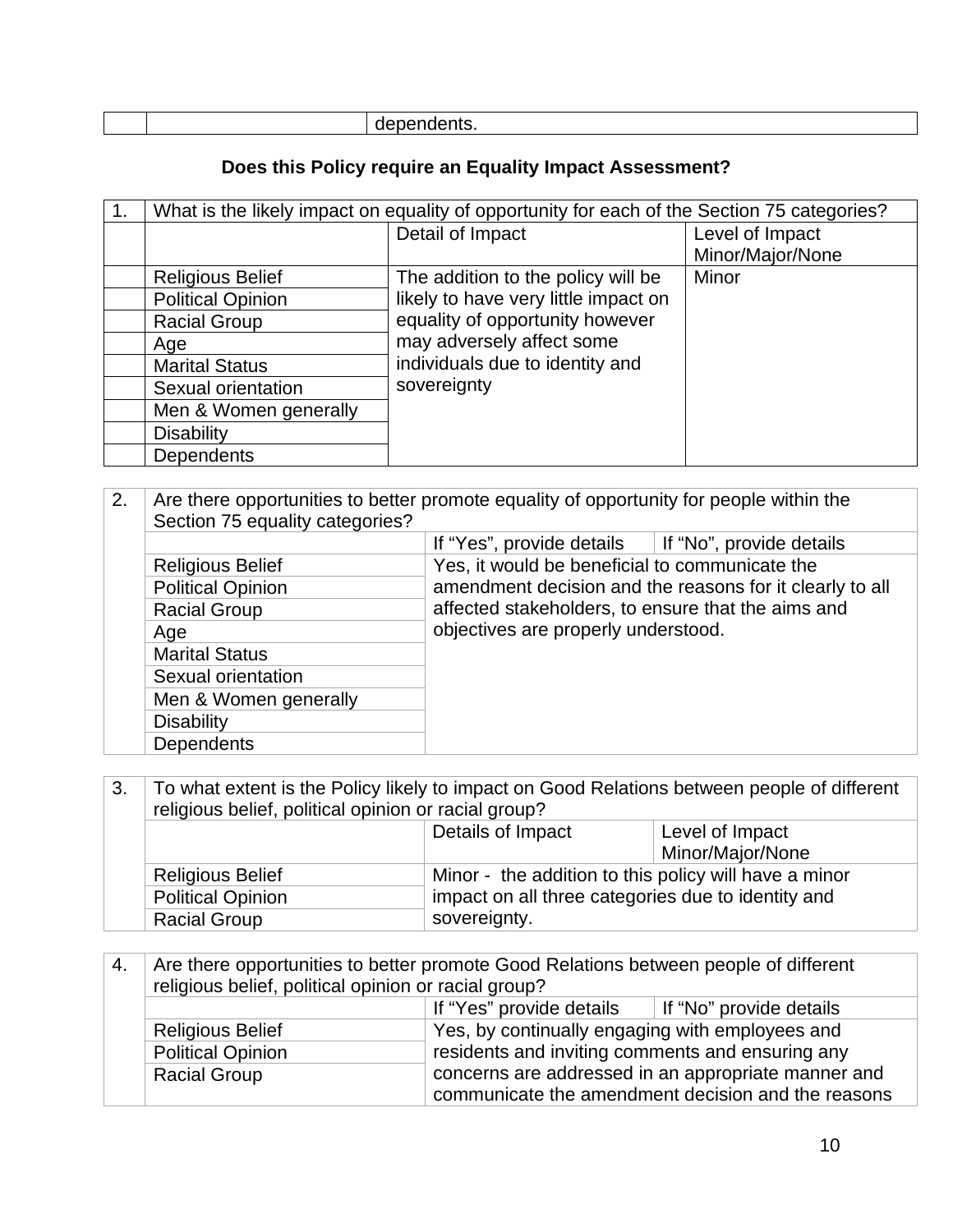|  | for it clearly to all affected stakeholders, to ensure that |
|--|-------------------------------------------------------------|
|  | the aims and objectives are properly understood.            |

#### Additional Considerations

| <b>Multiple Identity Considerations</b>                                                                                                                                                                                                                                                                                 | Details of Impact or potential impact<br>(Positive/Negative)                                                  |
|-------------------------------------------------------------------------------------------------------------------------------------------------------------------------------------------------------------------------------------------------------------------------------------------------------------------------|---------------------------------------------------------------------------------------------------------------|
| Are there any potential impacts of the<br>policy decision on people with multiple<br>identities?<br>(e.g. disabled minority ethnic persons).<br>Where appropriate provide details of data<br>on the impact of the policy on people with<br>multiple identities.<br>Specify relevant Section 75 categories<br>concerned. | There are no specific issues arising from<br>multiple identities within or across the equality<br>categories. |

### **Disability Discrimination Order (NI) 2006**

| Does this proposed policy<br>provide an opportunity to:                                                                                                                                   | Yes / No | Explain your reasoning:                                                                                                                                                                                                         |
|-------------------------------------------------------------------------------------------------------------------------------------------------------------------------------------------|----------|---------------------------------------------------------------------------------------------------------------------------------------------------------------------------------------------------------------------------------|
| better promote positive<br>$\overline{\phantom{a}}$<br>attitudes towards disabled<br>people<br>increase participation by<br>$\overline{\phantom{a}}$<br>disabled people in public<br>life | Yes      | The amendment to the policy considers<br>the legislation but does not impact on<br>those with a disability. Access to the flag<br>poles will be made accessible for those<br>requiring reasonable adjustments when<br>required. |

#### Monitoring Arrangements

Section 75 places a requirement on the Council to have equality monitoring arrangements in place to assess the impact of policies and services, help identify barriers to fair participation and to better promote equality of opportunity.

| Outline what data you could<br>collect in the future to monitor<br>the impact of this policy /<br>decision on equality, good<br>relations and disability duties | Comments and complaints received from employees.<br>Comments and complaints received from visitors to the<br>Borough.<br>Comments and complaints received from internal and<br>external screening panel members.<br>Comments and complaints received from residents, |
|-----------------------------------------------------------------------------------------------------------------------------------------------------------------|----------------------------------------------------------------------------------------------------------------------------------------------------------------------------------------------------------------------------------------------------------------------|
|                                                                                                                                                                 | visitors to the Borough and Royal British Legion.                                                                                                                                                                                                                    |
|                                                                                                                                                                 | Comments and complaints received from Elected                                                                                                                                                                                                                        |
|                                                                                                                                                                 | Members and political representatives.                                                                                                                                                                                                                               |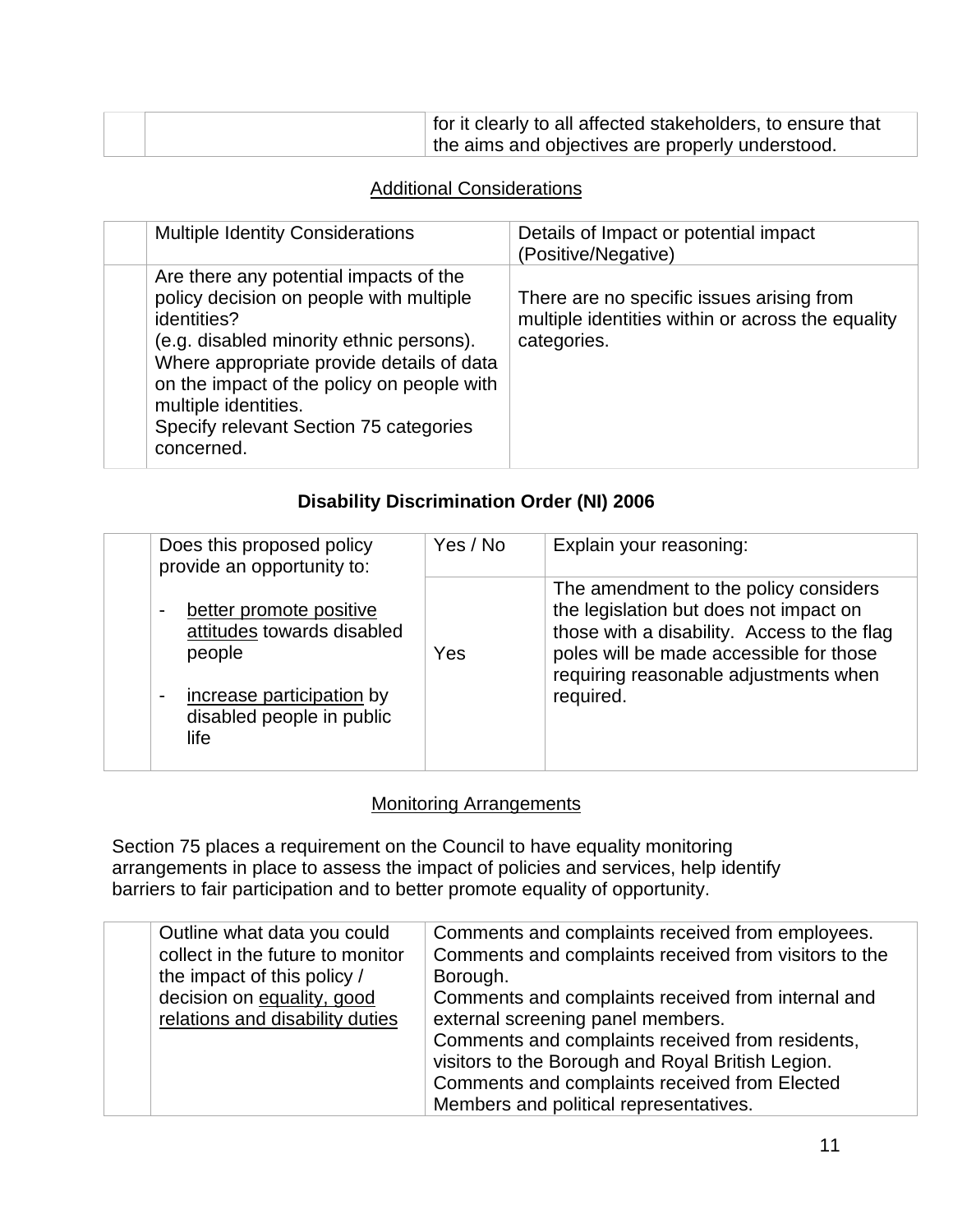I can confirm that the proposed policy / decision have been screened for:-

| Equality of opportunity and good relations |
|--------------------------------------------|
| <b>Disabilities duties</b>                 |

On the basis of the answers to the screening questions, I recommend that this policy / decision is:-

|    | Screened Out - No EQIA necessary (no impacts)                                                                                                                                                       |
|----|-----------------------------------------------------------------------------------------------------------------------------------------------------------------------------------------------------|
| X. | Screened Out – Mitigating Actions (minor impacts)<br>This amendment to the policy is to be cognizant of the comments and<br>complaints received about this practice and any proposed changes to it. |
|    | Screened In - Necessary to conduct a full EQIA                                                                                                                                                      |
|    | Please detail actions to be taken:                                                                                                                                                                  |

Screening assessment completed by:-

Name: Sian McConnell-Porter Title: Compliance Officer (Equality and Safeguarding) Date: 03 November 2021 Signature:

Director/Head of Service decision approved by:

Name: Alison Curtis Title: Head of Administration Date: Signature:

#### If an Equality Impact Assessment is required

|  | <b>Priority Rating for</b>                                 | <b>Priority Criterion</b>                               | Rating |
|--|------------------------------------------------------------|---------------------------------------------------------|--------|
|  | <b>Timetabling an Equality</b><br>Impact Assessment. (1-3) | Effect on equality of opportunity and good<br>relations |        |
|  |                                                            | Social need                                             |        |
|  |                                                            | Effect on people's daily lives                          |        |